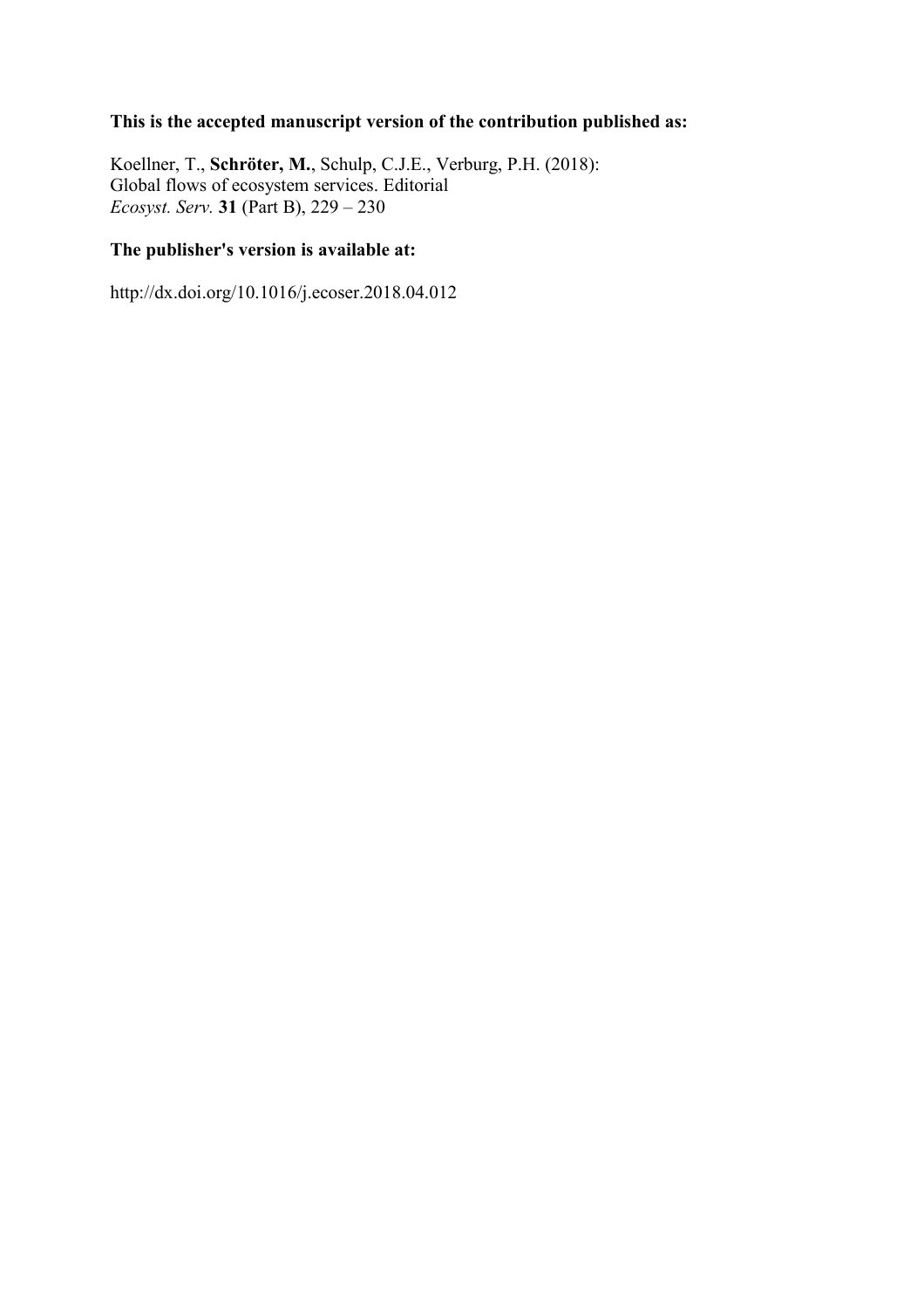Special Issue in Ecosystem Services

## Global Flows of Ecosystem Services

Thomas Koellner $^{\text{1+}},$  Matthias Schröter $^{\text{2}},$  Catharina J.E. Schulp $^{\text{3}}$  and Peter H. Verburg $^{\text{3,4}}$ 

<sup>1</sup>Professorship of Ecological Services (PES), Faculty of Biology, Chemistry and Geosciences, BayCEER, University of Bayreuth, Germany, thomas.koellner@uni-bayreuth.de; Phone: +49 921 55 2373

 $^{\text{2}}$  UFZ – Helmholtz Centre for Environmental Research, Department of Computational Landscape Ecology, Permoserstr. 15, 04318 Leipzig, Germany, matthias.schroeter@ufz.de

 $\,3$  Vrije Universiteit Amsterdam, Environmental Geography Group, De Boelelaan 1085, 1081 HV Amsterdam, The Netherlands, nynke.schulp@vu.nl, peter.verburg@vu.nl

4 Swiss Federal Research Institute for Forest, Snow and Landscape (WSL) Birmensdorf, Switzerland

\* Corresponding author

Many studies mapping, modelling and valuing ecosystem services (ES) focus on a set of ES for a specific region or nation. Frequently, such studies choose a geopolitical or topographical border as their system boundary both for practical reasons and possibly assuming that regions are closed systems. Most geographical regions, however, are open with respect to fluxes of matter, energy and information. While national borders often limit trade and flows of people to some extent, the same does not apply for subnational or regional boundaries. Many studies, however, neglect the dependence on interregionally flowing ES, the extraterritorial ES impact of domestic policies and thus telecouplings (Liu et al. 2013) between regions. ES are diverse and flow across space in diverse and complex manners. Some of these interactions between regions are directly embedded in trade flows, for which a large body of knowledge exists in fields that do often not explicitly study the trade of agricultural or forestry goods under the ES framework (e.g. Koellner 2011, Yu et al. 2013, Erb et al. 2009, Kastner et al. 2011). Other flow mechanisms include migration and dispersal of species (Lopez-Hoffman et al. 2017), beneficial biophysical flows across regions (Liu et al. 2016), avoidance of detrimental flows, and information flows (Liu et al. 2015). Regions are telecoupled with respect to the use of "overseas" ES through ES flows, and probably depend (in absence of substitutes within the own regions) on such ES flows. Coupling also takes place with respect to ecological impacts of ES management in distant regions. The importance of such interregional connections clearly limits the informative value of regionally restricted place-based assessments of ES and raises questions of interregional sustainability of ES use (Schröter et al. 2017, Kissinger et al. 2011).

Ultimately, policies should evaluate impacts beyond the region of immediate interest, to avoid undermining socio-environmental stability in complex telecoupled systems (Pascual et al. 2017). There is, hence, a need to consider such interregional ES flows between sending and receiving systems. In this Special Issue, five papers are presented which advance this field of global and interregional flows of ES. In the first paper, Schröter et al. (2018) provide a conceptual framework and distinguish four different types of such flows which are illustrated with four cases on coffee trade, flood protection along the river Danube, migration of northern pintail ducks, and information flows concerning the giant panda. The presented framing connects ES thinking with the telecoupling framework and goes beyond earlier conceptual papers on spatial flows of ES (Serna-Chavez, 2014; Bagstad et al. 2013, Syrbe and Walz 2012, Liu et al. 2016). The distinguished types of flows are: *Flows of traded goods which* are derived from provisioning services and are transported to a receiving system; *Flows mediated by species through migration and dispersal which* are provided by animals moving between sending and receiving systems, and can provide a variety of provisioning, regulating and cultural services; *Passive biophysical flows which* comprise both the provision of beneficial flows (such as freshwater) and the prevention of detrimental flows (such as flooding risk) across long distances through biotic and abiotic processes; *Information flows which* are received through information cognition in the receiving system, and provided by species and ecosystems in the sending systems (such as information on the existence of an iconic species). In the following papers specific flow types are further investigated.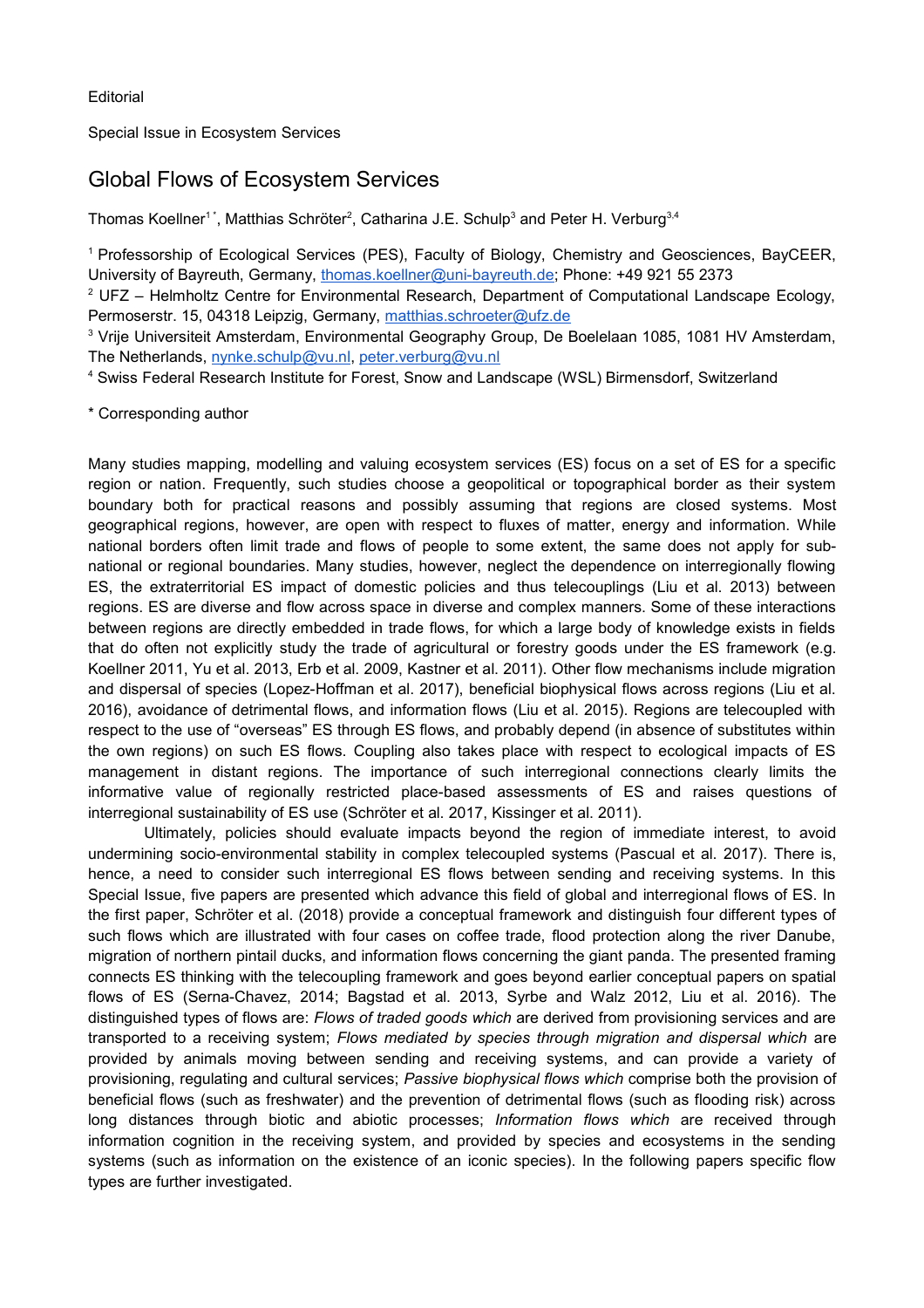The second paper by Fridman and Kissinger (2018) analyses the flows of agricultural commodities and the global impacts of their production on water availability and erosion regulation. Such analysis stresses the importer/receiving countries' dependency on ES in the production/sending regions, but opens also the opportunity to optimize the sourcing of commodities based on their ES impacts. In the third paper Semmens et al. (2018) investigate flows of cultural ES mediated through migratory species. The example of the Monarch butterfly shows that migration of this species links the ES sending system in Mexico with the ES receiving system in the US. The fourth paper written by Quatrini and Crossman (2018) uses the financial support to stop desertification as an indicator for global demand for ecosystem services. In the light of the framework paper this is seen as a flow of interregional co-production factors (i.e., investment transfer) between the sending system and the receiving system. The authors show that investment decisions are in favour of regions with high levels of biodiversity, carbon sequestration and wild food provisioning. The fifth paper by Drakou et. al. (2018) demonstrates how different types of interregional flows combine in creating benefits for intermediate or end-users. This is exemplified through mapping ES flows in tuna fisheries, where flows mediated by species combine with trade and other flows in a value chain.

These papers highlight individual mechanisms, which are covered by the framework provided by Schröter et al. (2018). While telecoupling and flow of agricultural commodities through trade systems have already been studied for a long time through trade models and life cycle assessment, these methods are often insufficiently spatially detailed to allow place-based analysis of interaction with other ecosystem processes and hence limited in the potential to address potential tradeoffs between provisioning, regulating and cultural ES in agro-ecosystems. Research is certainly needed to better understand all four flow types on different spatial and temporal scales and the emergent interactions between these processes (i.e. species dispersal is, unintentionally, strongly affected by trade flows of agricultural commodities, interregional information flows on species and ecosystems might influence the efforts to internationally support conservation). Feedbacks between sending and receiving system are well elaborated in equilibrium approaches in Computational Equilibrium Models and in economic theory. However, to what extent demand is affected by changes in (distant) supply of ES is a knowledge gap and highly relevant in the context of unrealistically high future demands for ES while facing limited resources. While National Ecosystem Accounts and National Ecosystem Assessments (Schröter et al. 2016) have gained popularity in recent years as an operational tool to account for changes in ecosystem services the approach lacks consideration of aspects of the receiving system's dependency on distant ES and impacts on ES in the sending systems. As the consequences in the sending and receiving systems with respect to investments and impacts finally determine the interregional justice and equity of coupled regions, there is a need to extend national assessments with an interregional component. The recent assessments of the Intergovernmental Science-Policy Platform on Biodiversity and Ecosystem Services (IPBES), and in particular the assessment on Europe and Central Asia, have put a particular focus on interregional ES flows, but have also found knowledge gaps for flows of regulating and cultural ES (IPBES 2018).

The papers in this issue have advanced our conceptual and empirical understanding of these flows and distant dependencies, but at the same time, many challenges remain to properly embed the characteristics of a very (tele)connected world in mostly place-based assessment methods. Next to improving assessment methodologies for the different types of ES flows and their respective impacts in the sending systems, important research questions arise around the governance mechanisms of such flows, which involves further development of policy instruments.

## *References*

- Bagstad, K.J., G.W. Johnson, B. Voigt, F. Villa, 2013. Spatial dynamics of ecosystem service flows: A comprehensive approach to quantifying actual services. Ecosyst. Serv. 4, 117-125.
- Erb, K.-H., F. Krausmann, W. Lucht, H. Haberl, 2009. Embodied HANPP: Mapping the spatial disconnect between global biomass production and consumption. Ecol. Econ. 69, 328-334.
- Drakou, E., J. Virdin, L. Pendleton, under (minor) revision. Mapping the global distribution of locally-generated marine ecosystem services. Ecosystem Services: This Volume.
- Fridman, D., M. Kissinger, 2018. An integrated biophysical and ecosystem approach as a base for ecosystem services analysis across regions. Ecosystem Services: This Volume.